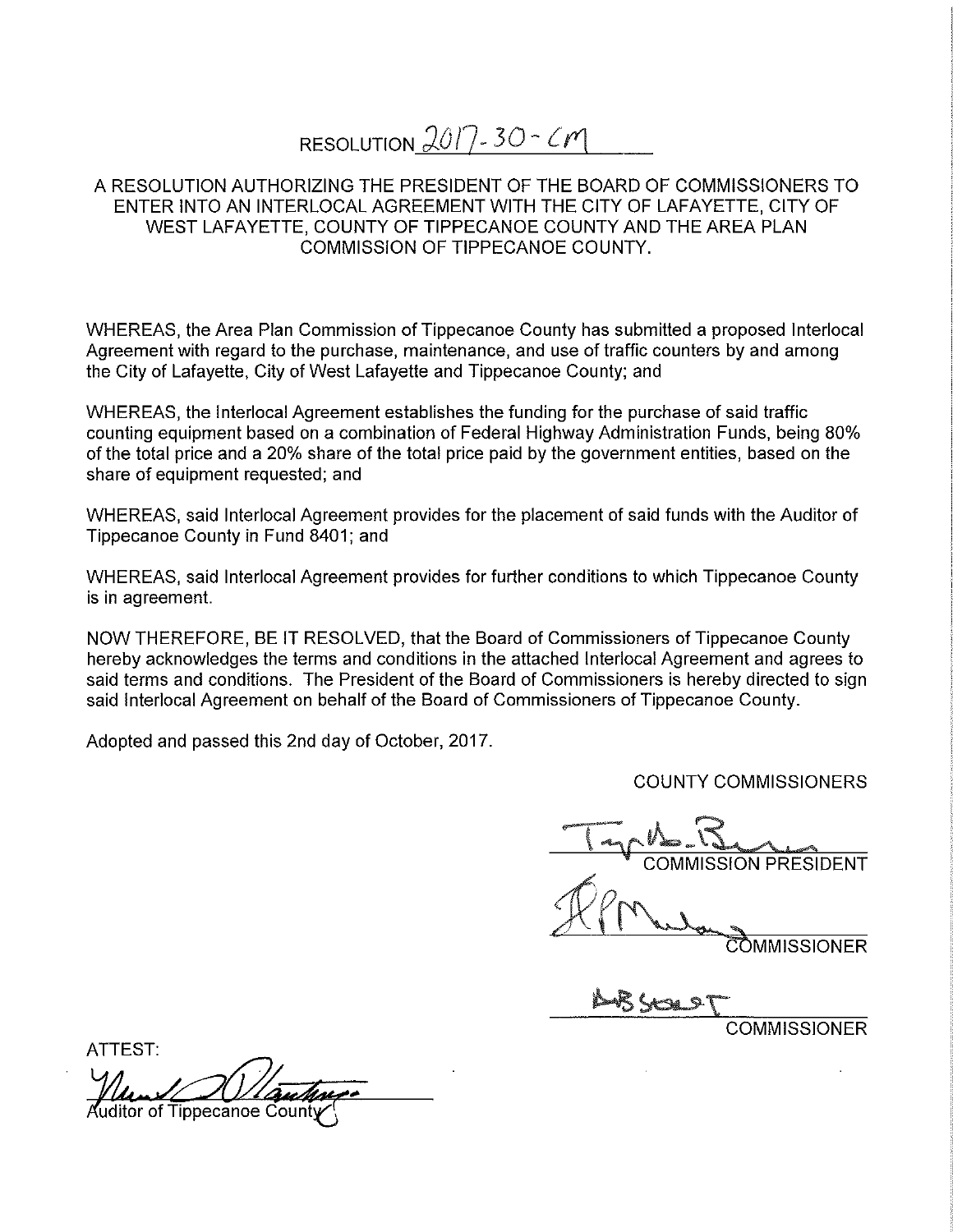$\overleftarrow{c}$  ommission  $\frac{1}{r}$ ea  $\frac{1}{r}$ lan

of TIPPECANOE COUNTY

20 NORTH 3RD STREET LAFAYETTE, INDIANA 47901-1209

THE

(765) 423-9242 (765) 423-9154 [FAX] www.tippecanoe.in.gov/apc

**SALLIE DELL FAHEY EXECUTIVE DIRECTOR** 

September 25, 2017 Ref. No.: 2017-333

**Tippecanoe County Commissioners** Attn: Tracy Brown 20 North 3rd St Lafayette, IN 47901

## In Re: Interlocal Agreement to Purchase Traffic Counters

Dear Commissioners.

Enclosed are copies of the proposed Resolution for your adoption and Interlocal Agreement between the City of West Lafayette, the City of Lafayette, Tippecanoe County, and the Area Plan Commission of Tippecanoe County. I am filing this for consideration at the Commissioners October 2, 2017 meeting.

The Interlocal Agreement will authorize our office to purchase requested traffic counting equipment for all three jurisdictions using 80% Federal funds. Tippecanoe County's participation in the agreement would be for 20% of its portion of the total (including freight). The document itemizing each jurisdiction's purchase request and financial share will be prepared when all requests for equipment have been finalized.

I would appreciate your consideration and adoption of the Resolution permitting this Interlocal Agreement to be signed by the named parties. If there are any questions, please contact me.

When the resolution has been adopted by all parties, I will hand-carry the final document to each signatory and return a copy of the completed and recorded document to all parties.

Sincerely,

Deu Fancy

Sallie Dell Fahev **Executive Director** 

Enclosures

 $Cc$ 

Doug Masson, County Attorney Stewart Kline Executive Director, Tippecanoe County Highway Department Robert Plantenga, Tippecanoe County Auditor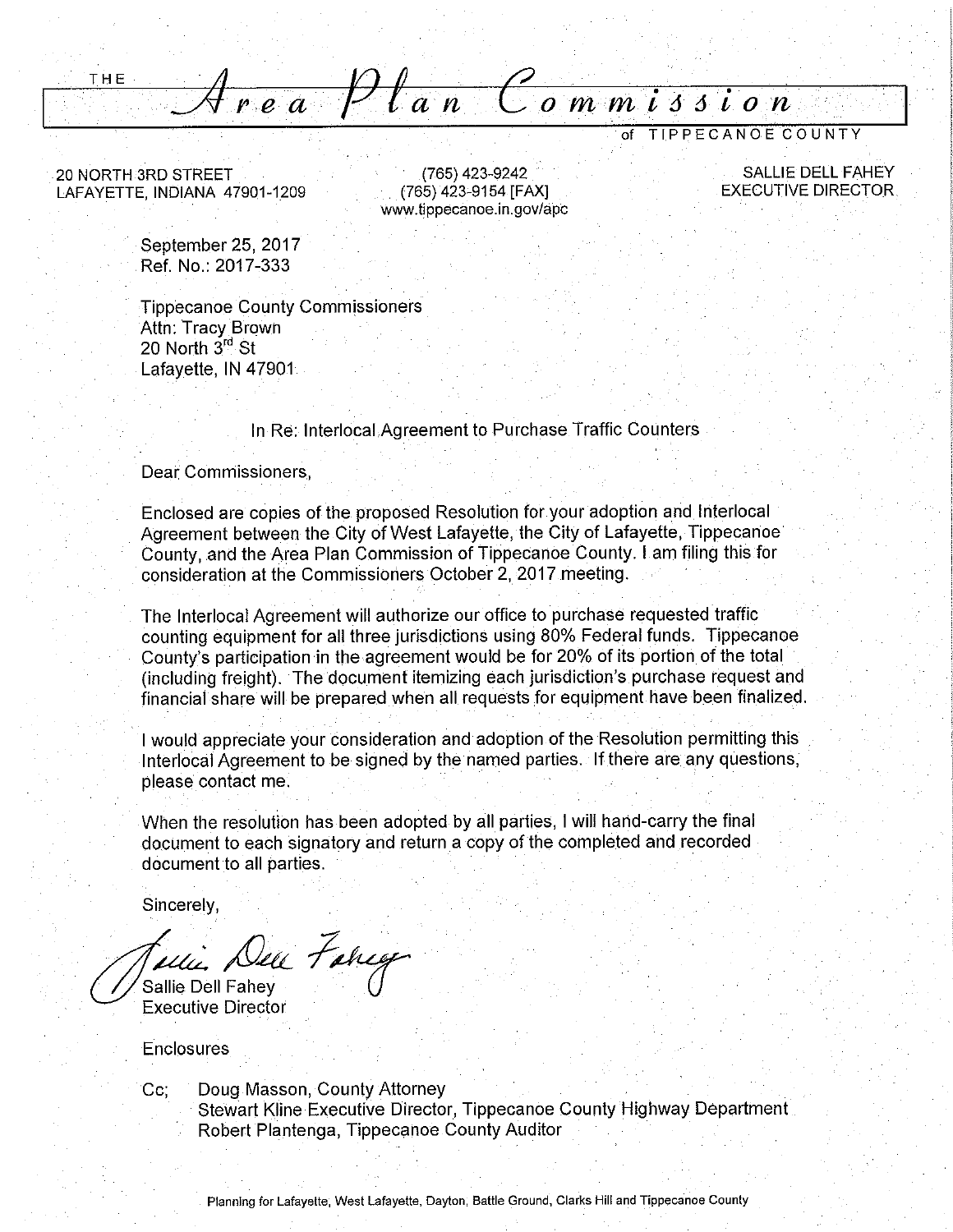## INTERLOCAL AGREEMENT

This Interlocal Agreement, pursuant to Indiana Code chapter 36-1—7, is entered into among the Area Plan Commission of Tippecanoe County, City of Lafayette, City of West Lafayette, and County of Tippecanoe. The purpose of this agreemen<sup>t</sup> is to provide for the purchasing, maintenance and shared use of traffic counters by and among the parties.

WHEREAS, the Area Plan Commission is charged with developing and maintaining <sup>a</sup> comprehensive plan for Lafayette, West Lafayette, and Tippecanoe County;

WHEREAS, the Area Plan Commission is designated the Metropolitan Planning Organization (MPO) responsible for transportation planning in Tippecanoe County;

WHEREAS, accurate traffic and road use counts are important for the development and maintenance of such comprehensive plan, and required for systems management under the FAST Act;

WHEREAS; the Area Plan Commission presently has insufficient and inadequate equipment to obtain traffic and road use counts;

WHEREAS; certain monies are available from the Federal Highway Administration through the Indiana Department of Transportation for assistance in purchasing equipment which can provide accurate traffic and road use counts;

WHEREAS; the parties hereto are desirous of participating in the purchase of equipment which can provide accurate traffic and road use counts;

NOW, THEREFORE, in consideration of the mutual covenants and promises contained herein, Lafayette, West Lafayette, Tippecanoe County and the Area Plan Commission of Tippecanoe County agree as follows:

- 'i. The Area Plan Commission Executive Director shall obtain quotes or bids for the purchase of up to '15 counters and accessories. Upon determination of the total purchase price for said traffic counters, Lafayette, West Lafayette, and Tippecanoe County shall each deposit matching funds equai to 20% of the total price of each entity's requested equipment with the Auditor of Tippecanoe County to be placed into the Tippecanoe County Non Reverting Capital Account #8401 Traffic/APC for the purchase of such traffic counters.
- 2. The remaining 80% of the total price shall then be obtained by the Area Plan Commission from available PL reserves allocated by the Indiana Department of Transportation foruse by the Area Plan Commission in Fiscal Year 2017 and/or Fiscal Year 2018 (UPWP Job #531-Transportation improvement Program). In the event that such funds cannot be obtained, this agreemen<sup>t</sup> shall terminate and the monies previously paid by the parties hereto shall be returned.
- 3. In purchasing such traffic counters, the Area Plan Commission, the MPO, shall fully comply with all requirements of Indiana Law.
- 4. All traffic counters purchased under this agreemen<sup>t</sup> shall become the property of the MPO. Each party shall be assigned for its use a proportionate number of the traffic counters purchased pursuant to this agreement. Any party, hereto may loan any or all of its assigned traffic counters to another party hereto with the consent of the Area Plan Commission.